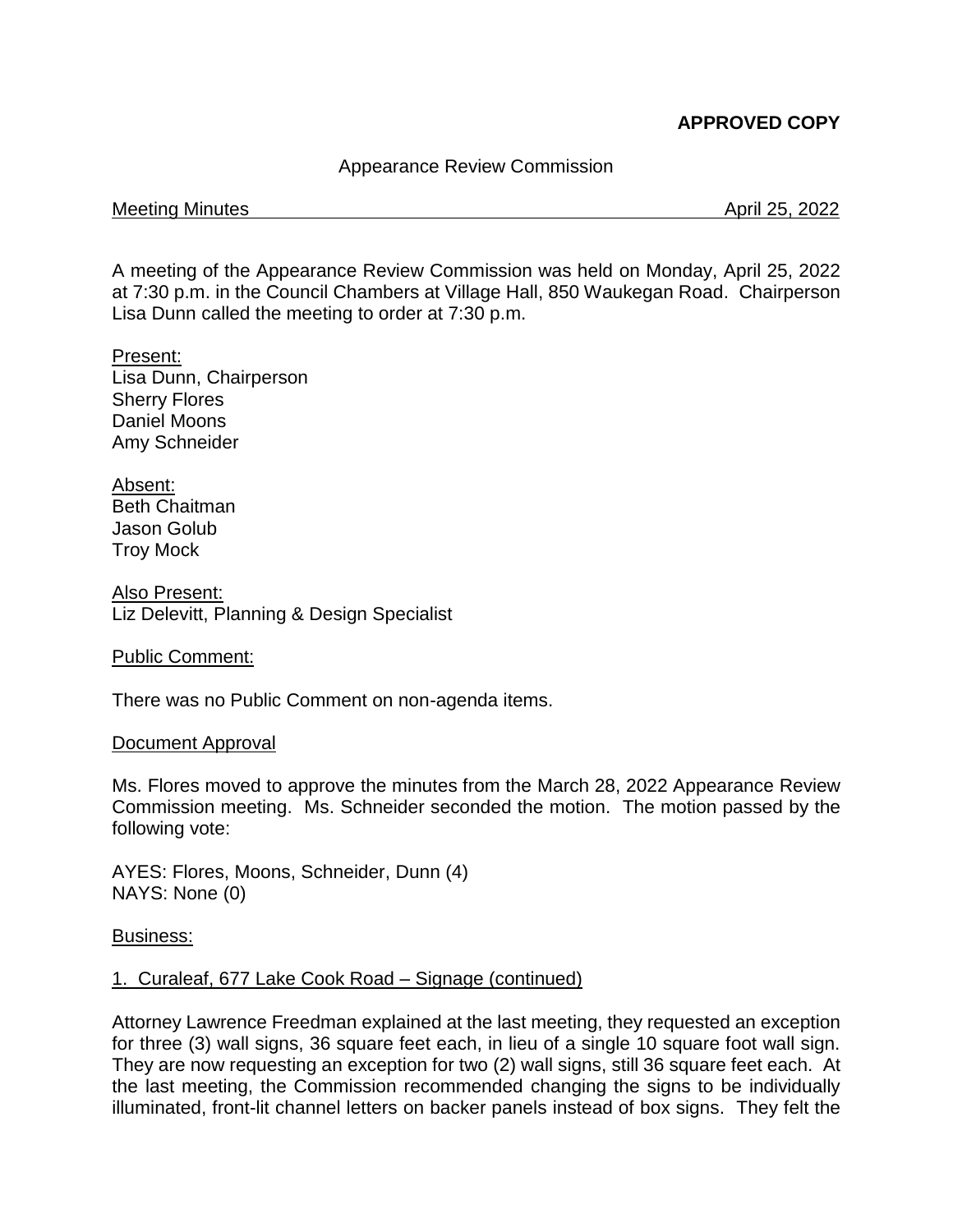Appearance Review Commission April 25, 2022 Page 2 of 6

backer panels would look better and solve the issue of housing the electrical components for the signs. The Commissioners were in favor of permitting larger signs as well as having more than one wall sign, due to the poor visibility of the site. The proposed signs are seven (7) inches above the roof deck to center them within the sign band, which is within the Commission's purview to approve. Ms. Delevitt added the backer panel depths would be 2.5 inches to house the electrical. The Commissioners were okay with two (2) signs and the sizes as presented.

Ms. Schneider moved to approve the Curaleaf signage as presented, pending Board approval of the Zoning exceptions. Mr. Moons seconded the motion. The motion passed by the following vote:

AYES: Flores, Moons, Schneider, Dunn (4) NAYS: None (0)

Ms. Delevitt noted the petitioner will be replacing the HVAC units. The new units are expected to be lower than the existing parapet walls; otherwise, the petitioner would need to return to the ARC for additional screening.

### 2. Deerfields Bakery, 813 Waukegan Road – Wall Signs

Robby Whitehead from Olympik Signs, representing the petitioner, was present. He explained they would like to update the existing signage for better visibility. The proposed wall signs will have individually illuminated, back-lit channel letters that will be centered on the existing sign bands, along with a face-lit black, white and silver cake logo. The two (2) signs are 36.12 square feet each.

Ms. Schneider asked about the new logo. Mr. Whitehead explained they are trying to rebrand and tie-in with their other location. The letters and returns will be black. Ms. Flores questioned why they need illumination, because they are only open until 5 pm. Mr. Whitehead believes they want as much exposure and identification as possible. The Commissioners are okay with the Deerfield Bakery portion of the sign but not in favor of the cake logo, as it does not add anything. Mr. Whitehead explained they use the cake logo for their branding on social media and marketing. Mr. Moons noted the cake logo is not on the petitioner's website. Mr. Whitehead would be okay without the cake logo and explained the words would then be centered in the sign band.

Ms. Schneider moved to approve the Deerfields Bakery wall signs with the cake logos removed and the signs re-centered on the sign bands, pending approval from Staff and the ARC Chairperson. Ms. Flores seconded the motion. The motion passed by the following vote:

AYES: Flores, Moons, Schneider, Dunn (4) NAYS: None (0)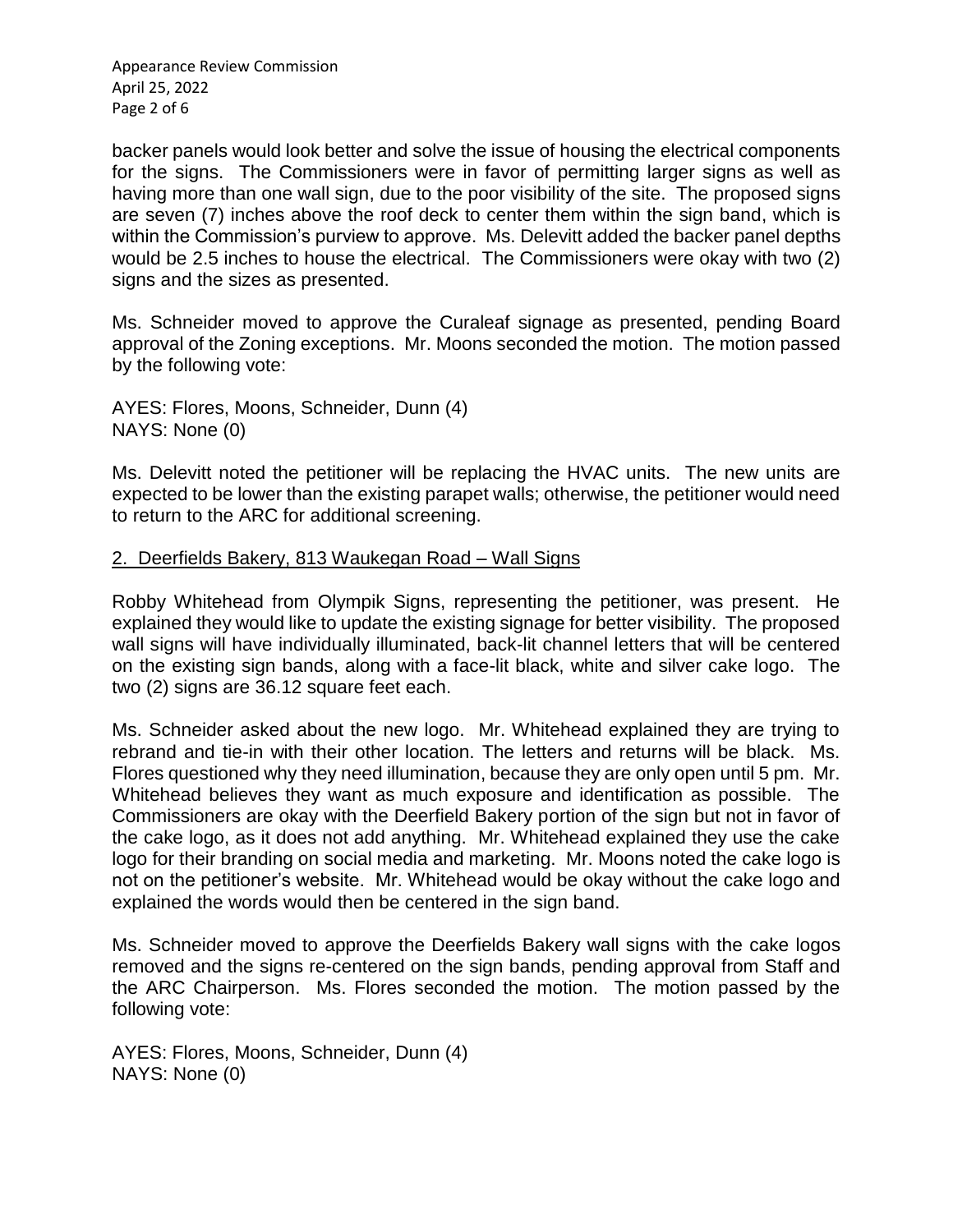## 3. The Goddard School, 475 Lake Cook Road – Building Expansion

Genia Kovelman from The Goddard School explained they are expanding into the former MedSpa tenant space, which will add an additional classroom to their school. They are replacing the storefront door and window to match the rest of the school and adding new fencing and bollards in front of the arcade openings. DCFS requires all outdoor areas to be protected.

Mr. Moons asked about blocking the arcade walkway. Ms. Delevitt explained The Goddard School can block the walkway in front of their property. There is still a walkway on the other side of the arcade. Taco Vida, whose outdoor seating goes through the arcade, will have to reconfigure their outdoor seating area. Ch. Dunn noted The Goddard School will fill any holes from previous signage and repaint the facade. Ms. Delevitt noted the petitioner has agreed, and this should be added to the motion.

Mr. Moons moved to approve The Goddard School building expansion as presented. The facade for the new space will be restored to its original condition. Ms. Flores seconded the motion. The motion passed by the following vote:

AYES: Flores, Moons, Schneider, Dunn (4) NAYS: None (0)

# 4. Starbucks Coffee, 60 S. Waukegan Road – Digital Menu Board and Exterior Updates

Katie Slonski, Senior Design Manager for Starbucks Coffee, was present. She explained they would like to enhance the existing location and bring it up to the current brand standards. The exterior changes include: a new digital menu board (confirmation screen), directional sign, new patio furniture and exterior lighting changes.

The Commissioners discussed the proposed digital menu board. Ms. Slonski explained the digital menu board is actually a confirmation screen. Its location will be next to the clearance bar, which already has anchor bolts and footings. She noted the existing ramp will be moved, and the existing five-panel menu board will be re-installed in that location. Ms. Delevitt noted relocating the existing menu board was never pointed out as part of the proposal. Ms. Schneider is okay adding a digital confirmation board, but questioned the proposed location. Ms. Flores noted there are challenges with vehicle congestion in the drive-thru. Ms. Delevitt explained moving the menu board to a location earlier in the line does not appear to alleviate the situation. Ms. Slonski explained the digital screen will visually confirm customer orders, which speeds up the service. Ms. Flores believes the challenge is the beverage production not the ordering time. Ms. Schneider does not believe moving back the menu board will work with the parking lot. She is also not in favor of having (2) menu boards. Ms. Schneider believes the wait currently occurs behind the menu board. Moving the menu board back would move vehicles further into the parking area. Ch. Dunn is not in favor of the two (2) menu boards. Ms. Slonski explained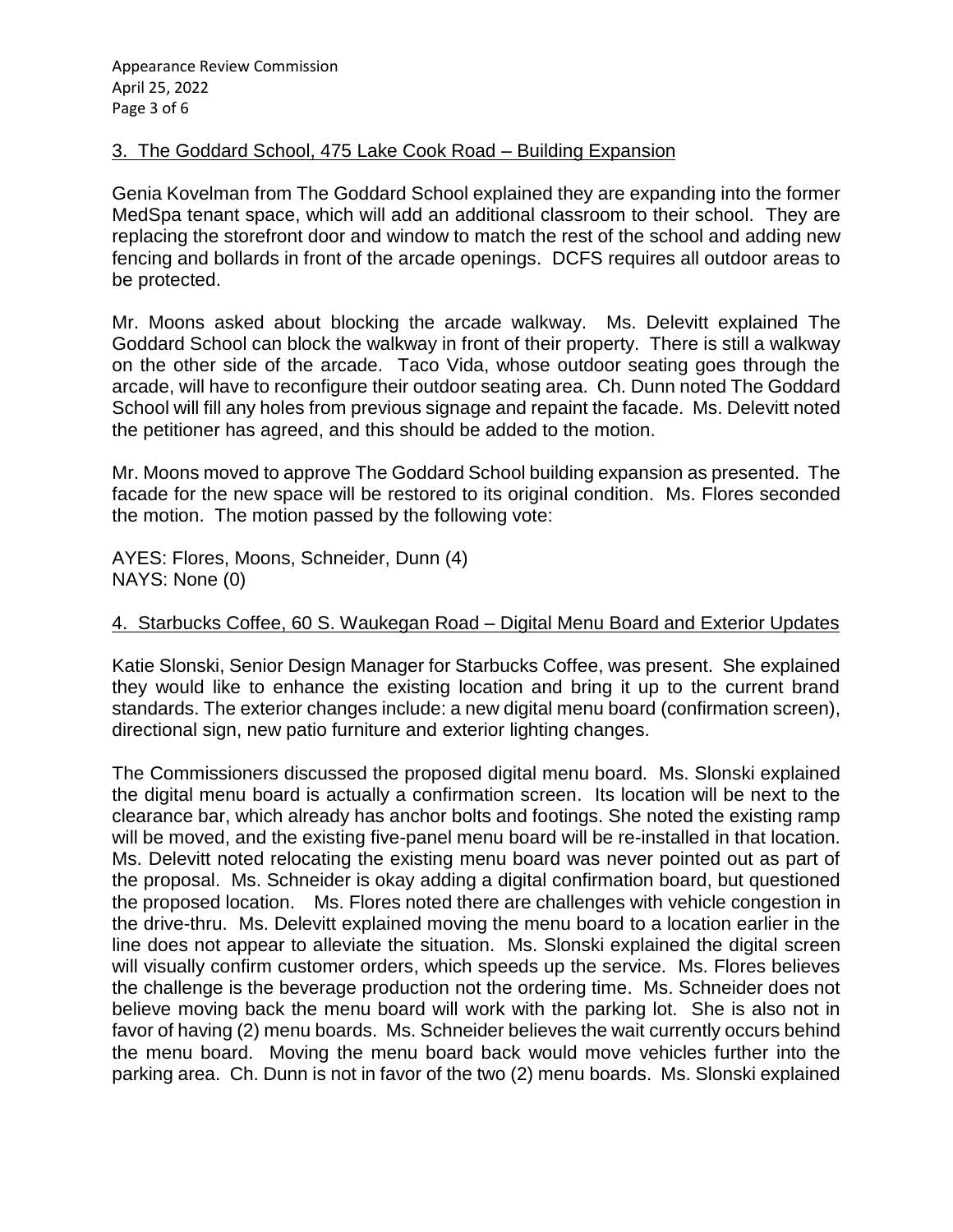Appearance Review Commission April 25, 2022 Page 4 of 6

the digital confirmation screen should not be considered an additional menu board. The five-panel menu board plus the digital confirmation screen is their current standard.

Ms. Delevitt explained the proposed confirmation screen is the same brand as the existing McDonald's menu boards. Ch. Dunn believes the brightness standards the Commission set for McDonald's should be followed. Mr. Moons likes the concept of adding the confirmation screen, but is concerned about moving the ordering point back. Ms. Flores, Ms. Schneider and Ch. Dunn would prefer consolidating the two (2) signs into one. Ms. Schneider suggested bringing the drive-thru issue to the landlord at this time. Ms. Slonski explained they have an option of a smaller menu board with the digital order confirmation. Ms. Delevitt showed an example of the proposed two (2) menu boards from a location in Ohio. Ms. Slonski suggested the possibility of keeping the five-panel menu board but replacing the speaker post with the order confirmation screen in the existing location. She believes the two (2) signs would look ok in the existing, tucked back location. The Commissioners agreed and would be open to seeing revised drawings of this option. Ms. Delevitt requested the petitioner submit drawings for the revised menu boards along with the brightness restrictions.

The Commissioners discussed the proposed directional sign. The petitioner is requesting a 2.6 square foot, illuminated directional sign. Ms. Delevitt explained the Deerfield Zoning Ordinance restricts directional signage to 2 square feet and non-illuminated. Ms. Slonski explained illumination is important due to the early hours of operation. There used to be a directional sign at the drive-thru entry, but it no longer exists. The proposed location would be near the patio. Ch. Dunn believes the directional sign should be located near the entry of the drive-thru. Ms. Delevitt explained this is more of a safety sign to ensure vehicles do not enter the drive-thru at the exit. Ms. Schneider does not like that the size is larger than the Code allows. The Commissioners were ok with the illumination, but would prefer the sign to conform to the allowable size. Ms. Slonski explained they will reduce the size of the sign to conform with the Code.

The Commissioners discussed the proposed patio furniture. Ch. Dunn noted this furniture was recently approved at the other Deerfield location. Ms. Delevitt noted the Village's Building and Code Enforcement Supervisor and the Northbrook Fire Department approved the patio layout.

The Commissioners discussed the proposed exterior lighting. They were okay with the proposed string lighting located over the patio in a triangular pattern. Ms. Delevitt noted the lights would be anchored to the concrete patio with a metal plate. Ms. Slonski noted the power source for the lights would be located on the building and concealed. The Commissioners were also ok with the proposed satin brass wall sconces on either side of the pickup window.

Mr. Moons moved to approve the patio furniture, string lights and wall sconces as submitted. Ms. Flores seconded the motion. The motion passed by the following vote: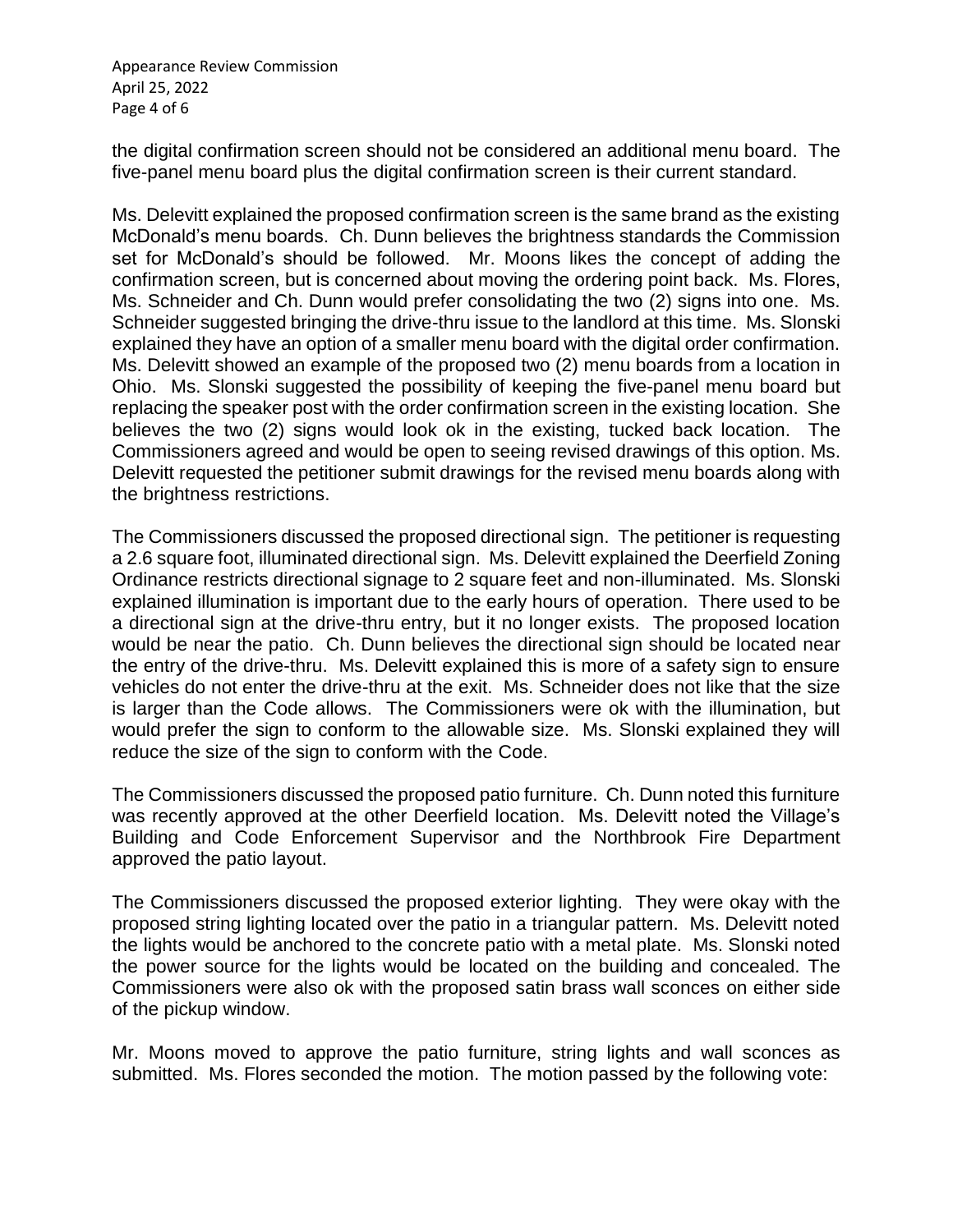Appearance Review Commission April 25, 2022 Page 5 of 6

AYES: Flores, Moons, Schneider, Dunn (4) NAYS: None (0)

Ms. Flores moved to continue the discussion on the drive-thru menu board and directional sign to the next Appearance Review Commission meeting. Mr. Moons seconded the motion. The motion passed by the following vote:

AYES: Flores, Moons, Schneider, Dunn (4) NAYS: None (0)

#### Items from Staff

Ms. Delevitt reached out to Kay's Foot Spa about their twinkling lights. She believes they will agree to remove the lights or change the mode to static.

She noted next month they will see the revised Starbucks Coffee proposal and possibly another business in Deerfield Park Plaza that is coming to Deerfield. There is also an automobile repair shop that will eventually come to the Commission.

#### Items from the Commission

The Commissioners discussed Sweetgreen. Ms. Schneider explained the first window panel needs to be better screened. Ms. Delevitt will take a picture and will discuss how to approach the situation.

Ms. Flores asked about the additional signage at Joe Donut. Ms. Delevitt noted the Village sent out a press release last month that noted they were waiting on the delivery of a key piece of kitchen equipment. They planned to open in mid-April, which didn't happen. She will contact the Village Manager's office for an update.

Ms. Schneider brought some photos from Starbucks regarding the holes in their patio. Ms. Delevitt will contact them.

Ms. Flores noted the Dunkin Donuts sign is in disarray. There are papers falling out of the menu board. Ms. Delevitt will go look at the sign and contact them to clean it up.

Ms. Schneider noted Aligned still has a "Now Open" sign. Ms. Delevitt will see what can be done, as they received a temporary sign approval for it.

Ms. Delevitt noted Deerfield Square applied for the facade rebate program for the 728 Waukegan Road Building. There are other businesses that have expressed interest.